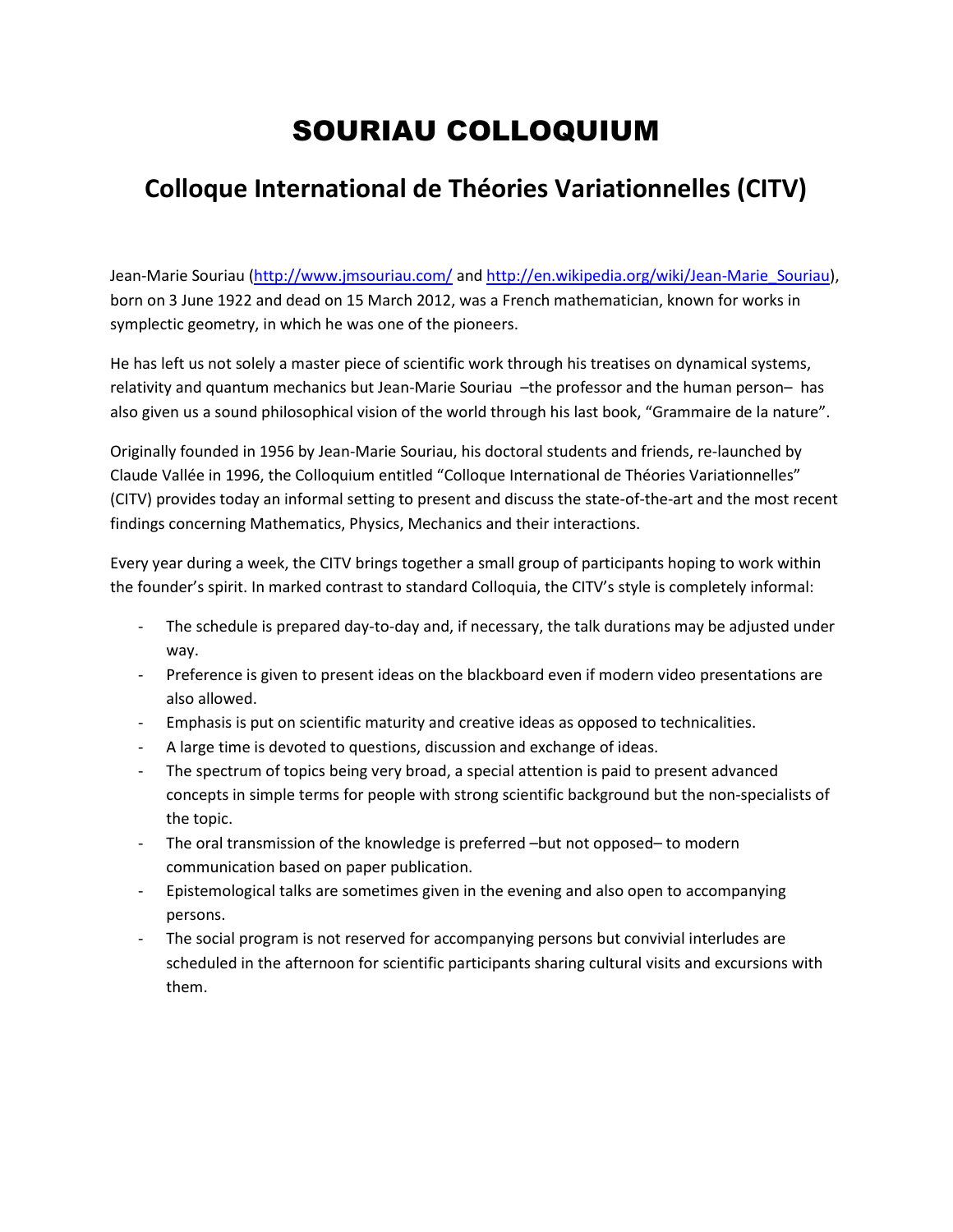## **Some examples of presentations at previous editions of CITV**

Jean-Marie SOURIAU, "relativité pentadimensionnelle ".

- Charles-Michel MARLE, "Dirac Brackets and bihamiltonian structures".
- Claude VALLÉE, « fonctions de Fitzpatrick et bipotentiels" .
- Géry DE SAXCÉ, "Construction of a central extension of a Lie group from its symplectic cohomology".
- Christian DUVAL, "Geometrical spinoptics and the optical Hall effect".
- Gijs TUYNMAN, "Supermanifolds ".
- Bernard NAYROLES, "la topologie des mécaniciens ".
- Dominique CHEVALLIER, "Poincaré-Chetayev equations and geometry of fiber bundles" .
- Richard CUSHMAN, "quantum monodrony in hydrogen atom in orthogonal electromagnetic fields" .
- Michel PETITOT, "problèmes d'équivalence et groupoïdes".
- Patrick BALLARD, "Dynamique unilatérale".
- Charles-Michel MARLE, "groupoïdes et algébroïdes de Lie".
- Michael BAN, "généralisation du theorème de Melan au cas des matériaux admettant un bipotentiel".
- Jean-Marie SOURIAU, "les groupes comme universaux ».
- Jean-Pierre PETIT, "bigravité. Modèle bimétrique d'univers".
- Marius BULIGA, "sub-riemannian geometry and metric profiles ».
- Noël DAHAN, "high pressure and gas gun at high speeds".
- Delia IONESCU, "Consequences of the causality principle in the relativistic theory of gravitation".
- Claude VALLÉE, "Optimal control and Riemann curvature".
- Charles-Michel MARLE, "about Noether's theorem".
- Christian LEXCELLENT, "Thermodynamical model of shape memory alloys".
- Eric BERGSHOEFF, "new symmetries".
- Géry DE SAXCÉ, "Galilean thermodynamics of continua"
- Włodzimierz TULCZYJEW, "Liouville structures".
- Paweł URBANSKI, "conservation laws without symmetries".
- François DUBOIS, "entropy velocity for hyperbolic conservation".
- Sergey GAVRILYUK, "hyperbolicity of the elasticity".